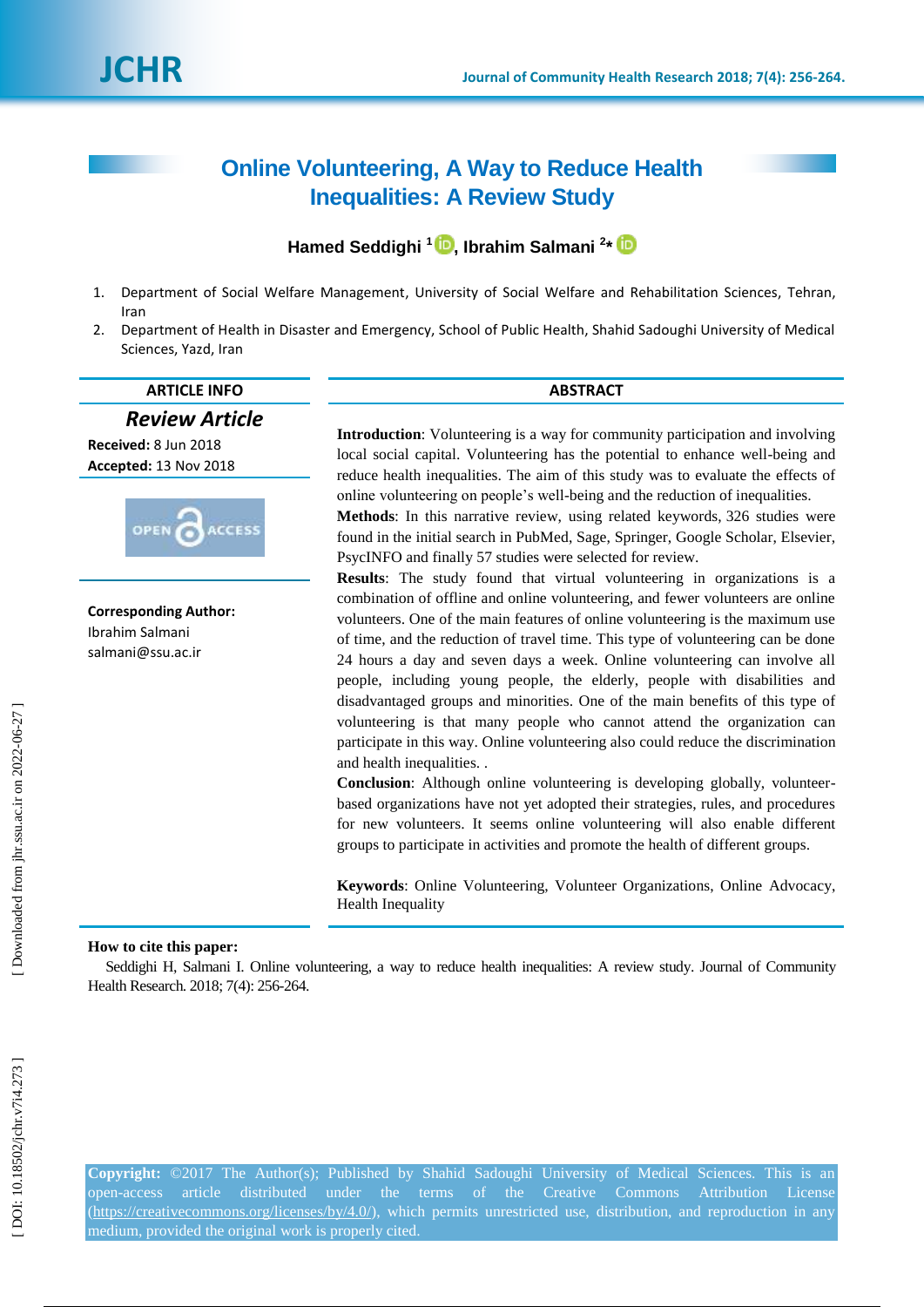### **Introduction**

Today information technology plays an important role in modern life and as a tool to influence various aspects of human life. In the year 2017, the number of mobile phone users in the world was over 4.77 billion and is predicted to reach five billion people in 2019 $(1)$ . In the year 2016, it was estimated that 62.9 percent of the people in the world have a cell phone. Also, until June of the year 2017, 51 percent of people around the world have accessed to the Internet  $(2)$ . In the year 2015, the international communication Union reported that 3.2 billion people or half of the world's people would be online until the end of the year  $(2)$ . Oxford dictionary has defined online as "any activity or service provided or available through the use of the Internet or any types of computer network (2)."

There is strong evidence that volunteering and well -being have positive interaction. Participation in voluntary services has positive effects on mental health  $(3, 4)$ , life satisfaction  $(5, 6)$ , happiness  $(7, 8)$ , self-steam  $(7, 9)$ , functional inability  $(9, 10)$  and psychosocial well-being<sup>(11)</sup>. Voluntary activities in the world are expanding at different levels and with different objectives. With an overview of the voluntary literature, we can find five dimensions in the definitions of the voluntary activity. The first dimension is a free choice, which means that the volunteer participates freely and without compulsion in a particular activity  $(12, 13)$ . Some definitions also describe volunteers as someone who has relative freedom and voluntary commitment <sup>(14-16)</sup>. For example, some people who provide public services instead of military service can be considered volunteer.

The second dimension is about rewarding volunteers. Due to the definitions of volunteer, the volunteer will not receive a bonus. Broader definitions of the volunteer can include rewards, but they should not be expected to receive rewards. The broadest definition of the volunteer is the receipt of the reward for the cost performance  $(14, 17, 17)$ 18) .

In the third dimension, volunteers are defined according to their work structure. Two different areas are separated. A weaker definition includes only voluntary activity in the formal organizational structure but the broader definition includes some activities such as helping a neighbor, helping friends, etc.  $(19-24)$ . The fourth dimension of volunteering is also about the beneficiary of volunteering. A weaker definition accepts only volunteering activities aimed at strangers but also accepts other definitions such as benefits to friends and relatives. In this dimension, and the broadest definition, volunteering services to volunteers themselves are also accepted  $(20, 23, 25-29)$ . In the fifth dimension, the physical or virtual presence of the volunteer is discussed. Many studies have only addressed volunteers, while recent studies have considered online or distant volunteering as one of the main types of volunteering  $(13, 16, 27, 30-37)$ . With the advent of information and communication technologies, volunteering goes from present and physical to both online and distance. In the traditional form of volunteering, each stage of it was done face to face, but today; the volunteer can choose an organization or take on a specific task and carry it out remotely through digital technology  $(14, 38-40)$ . Many leaders believe that the use of information and communication technologies will also increase the efficiency of the management process of volunteers as well as the provision of volunteers such as ICT activists, the youth and travelers <sup>(46)</sup>. The aim of this study was to finddifferent types of online volunteering, place and time of online volunteering, online volunteers attributes and advantages, disadvantages, opportunities and also the threats of online volunteering.

### **Method s**

This study was conducted using a review method. The word combination of Table 1 was used to search. 326 articles were extracted using databases; PsycINFO, Elsevier, Springer, PubMed, Google Scalar and the combination of the keywords are mentioned. After reviewing the abstracts of the articles and examining their relationship with the research questions, 57 studies were selected. All the search were done in English. To combine the keywords, the same keywords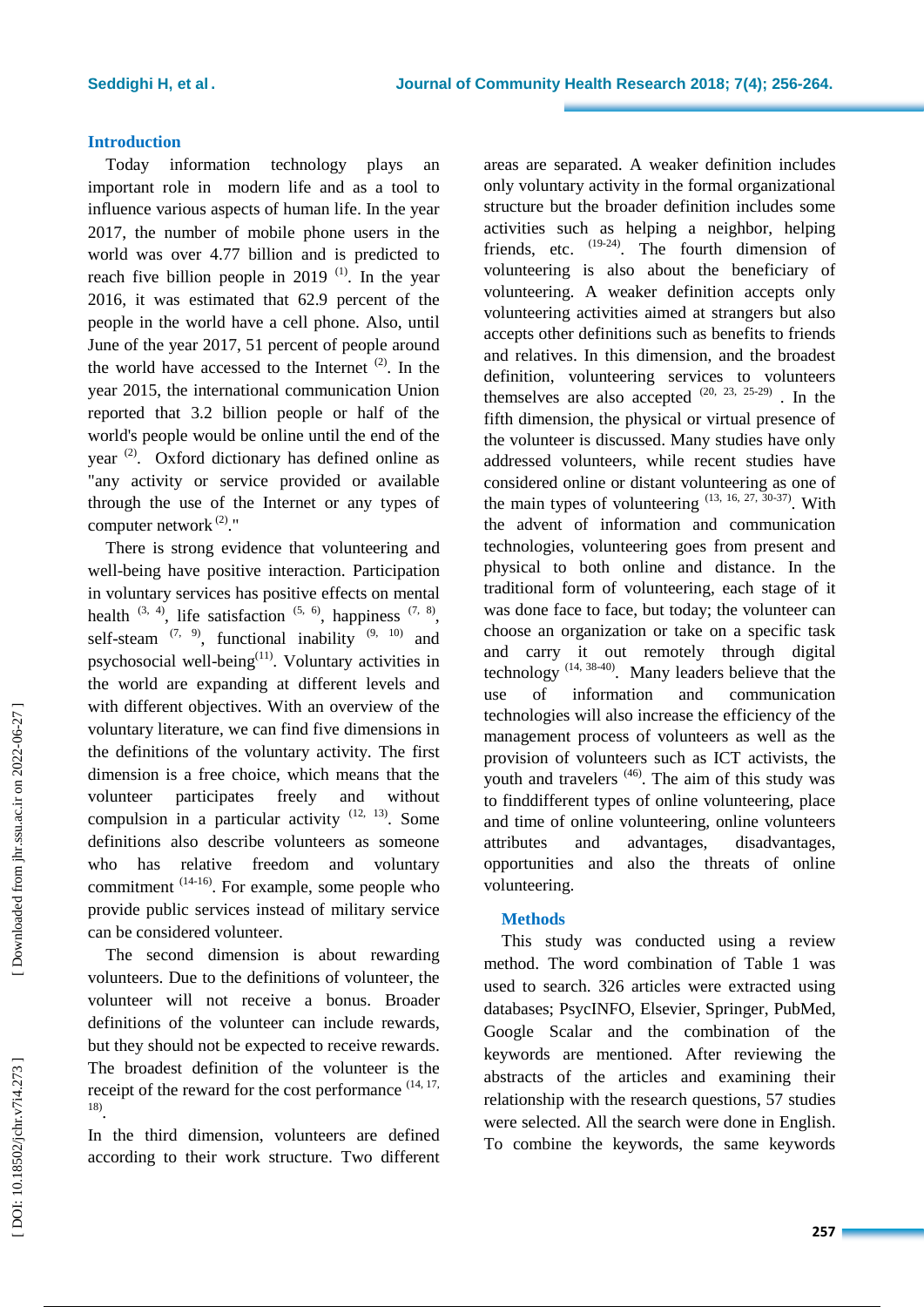related to "volunteering" and "virtual" with the OR operator were placed in a set, and then two sets were combined with the AND operator. When an article with the above descriptions was found, the title and summary of the article were reviewed to find out if the article was relevant to the main questions. In the case of ambiguity, the full text of the article was also examined to determine if there were any entry criteria.

**Table 1 .** Keywords used in search strategy

| ЭR | Online    | Virtual      | Micro         | Internet     | Smart     | Cyber |
|----|-----------|--------------|---------------|--------------|-----------|-------|
|    |           |              | AND           |              |           |       |
| ОR | Volunteer | organization | Participation | Volunteering | Voluntary |       |

### **Results**

*Different types of online volunteering :*

Various terms are used to classify online volunteering. The United Nations defines online volunteering as "volunteering completely or at different stages, by volunteering through the Internet at home, at work, at a university, at an internet cafe or any other places possible"  $(35, 40)$ . Also, in defining a virtual voluntary project, the term "virtual volunteer" refers to someone who "works at home or at work through the internet  $(33)$ .

Volunteers like Internet volunteers and distance volunteers are also said to have recently added a micro -volunteer term to this literature that refers to the use of mobile software and social networks  $(42)$ . These concepts represent a variety of online volunteering concepts regarding scope. Lopez  $(43)$ has identified four categories of online volunteer participation that are called online advocacy, online assessment , consultancy, online -offline volunteers, and pure online volunteers .

Online advocacy: It is about social issues campaigns that use the Internet to promote policy change. In particular, the online platform has been used as a new tool for promoting political ideas <sup>(44)</sup>. Some believe that increasing access to online activities (sometimes called "clicktivism") may lead to the emergence of a "digital protest tool"  $(40)$ . Online Assessment and Consultancy: While some platforms contribute to nonprofit goals, others only provide room for collaboration. Online portals or associations allow individuals to get help and advice from people who have special expertise.

Online volunteers for offline projects: Offline volunteers may become online volunteers, and this happens when a person can do his job online.

Pure Online Volunteers: It's a full version of volunteering that happens on the Internet. By expanding the recruitment of online volunteers and the allocation of online responsibilities, as in the second and third types of online volunteering, online volunteers are ultimately more responsible than offline  $(37, 45)$ .

With regard to the online volunteering site, four broad conclusions can be derived from virtual volunteering research (46) First, the demand for virtual volunteering as a means of finding work among those who are currently capable of volunteering is low. Second, the use of information and communication technology to reach a new source of volunteers looking for a way to participate in civil society is high. Third, most of the voluntary virtual businesses held in voluntary organizations include a mix of online and office work, and fourth, a pure online volunteering, in which people use ICT tools to find and do voluntary work alone, happens rarely. Internet invitations provide a new tool for organizations to recruit volunteers. The quality of work and trust in online volunteers is usually the same or higher than the quality achieved through traditional methods<sup>(47)</sup>

Online communities and discussion groups are the main online volunteers. Studies have shown that both implicit and explicit volunteers create social capital that is the key to the success of online societies. In a study by the Internet Chess Club, volunteers were identified as the core of the online club, which improved the features of the website software and also provided a critical role among the community's subsets <sup>(48)</sup>.

The concept of time has a different form and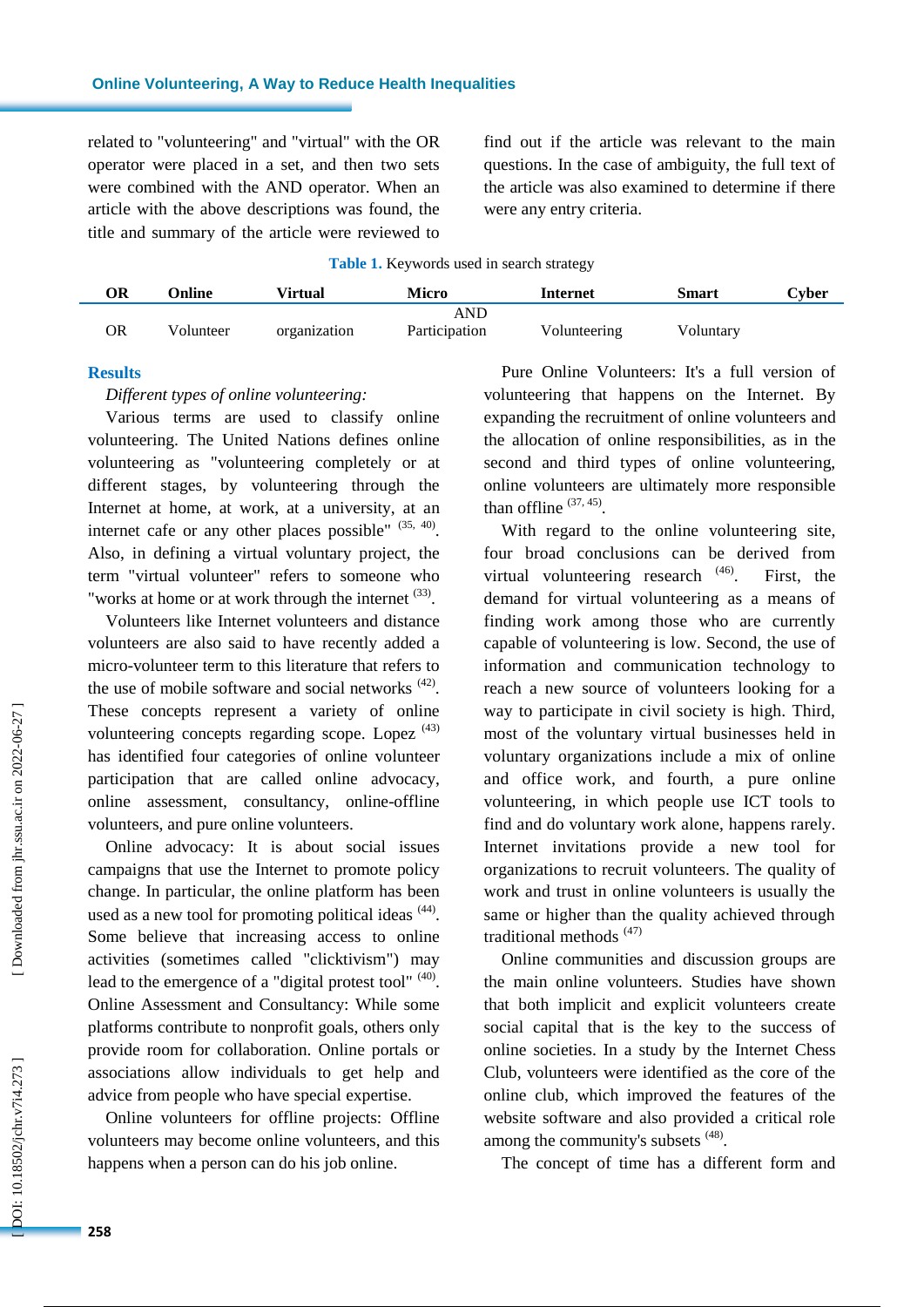meanin g in the field of online volunteering. As you can say, the area of the work the volunteers are doing is redefined. As mentioned above, one of the main features that distinguish online volunteers from their face to face counterparts is maximizing time which is considered a valuable asset. Online group volunteering easily provides team members' relationships, thus maximizing the use of limited time for active participants is possible here. Regular meetings require a lot of logistical coordination because both parties must be physically present at one time and one place, while Internet messages can be sent by email and participants can read and write messages in comfortable conditions  $(31)$ . Also, volunteering on the Internet is an interesting and alternative way for the people who have limited time but want to help others .

An online volunteer from Brazil, translating diverse research on street children in Latin America from Spanish to Portuguese describes his online volunteering effort. He said "Online volunteering opened my eyes to a lot of small donations from a citizen that an ordinary person like myself can do in my spare time." In some cases, it may also be advisable to hold face to face meetings, if possible, or by telephone to help maintain virtual volunteering <sup>(49)</sup>.

Online volunteering eliminates the time spent on traveling and provides timely service to customer. Transfer of knowledge is a field that greatly benefits from the elimination of time and space barriers. Today, online volunteers communicate with trainees or specialists in remote areas via the Internet. An example is CUSO International, which employs virtual volunteers from all over the world to work with other countries such as El Salvador, Guatemala, Honduras, Nigeria, Ethiopia, Cambodia , and Indonesia. Online volunteering provides services 24 hours a day and seven days a week. An example is the Emergency Line to help Sexual Harassment Victims, an innovative model using volunteers to provide critical services through an online telephone line.

Volunteers and users can have better participation using the 24- hours online services,

which eliminated the geographical barriers<sup>(44)</sup>. It is well noted that time is the most valuable asset. For this reason, online volunteering, electronic counseling , and voluntary electronic activities have left the future to busy professionals  $(17, 31)$ .

Volunteering enables online individuals to work voluntarily wherever they have computers, and for those who have less physical and physiological limitations and personal obligations, more opportunities for voluntary work is provided  $(33, 47)$ . While female volunteers are usually active in voluntary organizations  $(50)$ , the percentage of male volunteers in online volunteering studies, especially among those who have good communication with technology, is significant. For example, in an environment that has an applied computing activity, such as the Malaria Control Center , more than 80% of volunteers work online $^{(51)}$ .

Virtual volunteering also varies in age, education, and employment status. Compared to traditional volunteers, virtual volunteers in Canada are usually young, educated and unemployed <sup>(47)</sup>.

Most online volunteers are in their 20s or 30s. They often operate in projects such as virtual voluntary projects  $(33, 51)$ . And thus online volunteers are younger than traditional volunteers. Some academics believe older people are usually passive consumers of information technology and avoid the unknown technologies of the Internet  $(15)$ . Others regard the physical distance between the volunteer and the venue of volunteering as a major obstacle and are therefore optimistic about the online participation of the elderly  $(18)$ . While some volunteers may be involved with online volunteering because of virtual Internet space, many people experience a combination of face to face and online volunteering.

However, the elderly face various barriers regarding online volunteering, such as the complexity of the website, small font size and poor skill  $(52)$ . In traditional volunteering, creativeness for volunteering directly relates to the volunteer's experience of friends and family as well as their own previous experience. People whose parents have volunteering experience are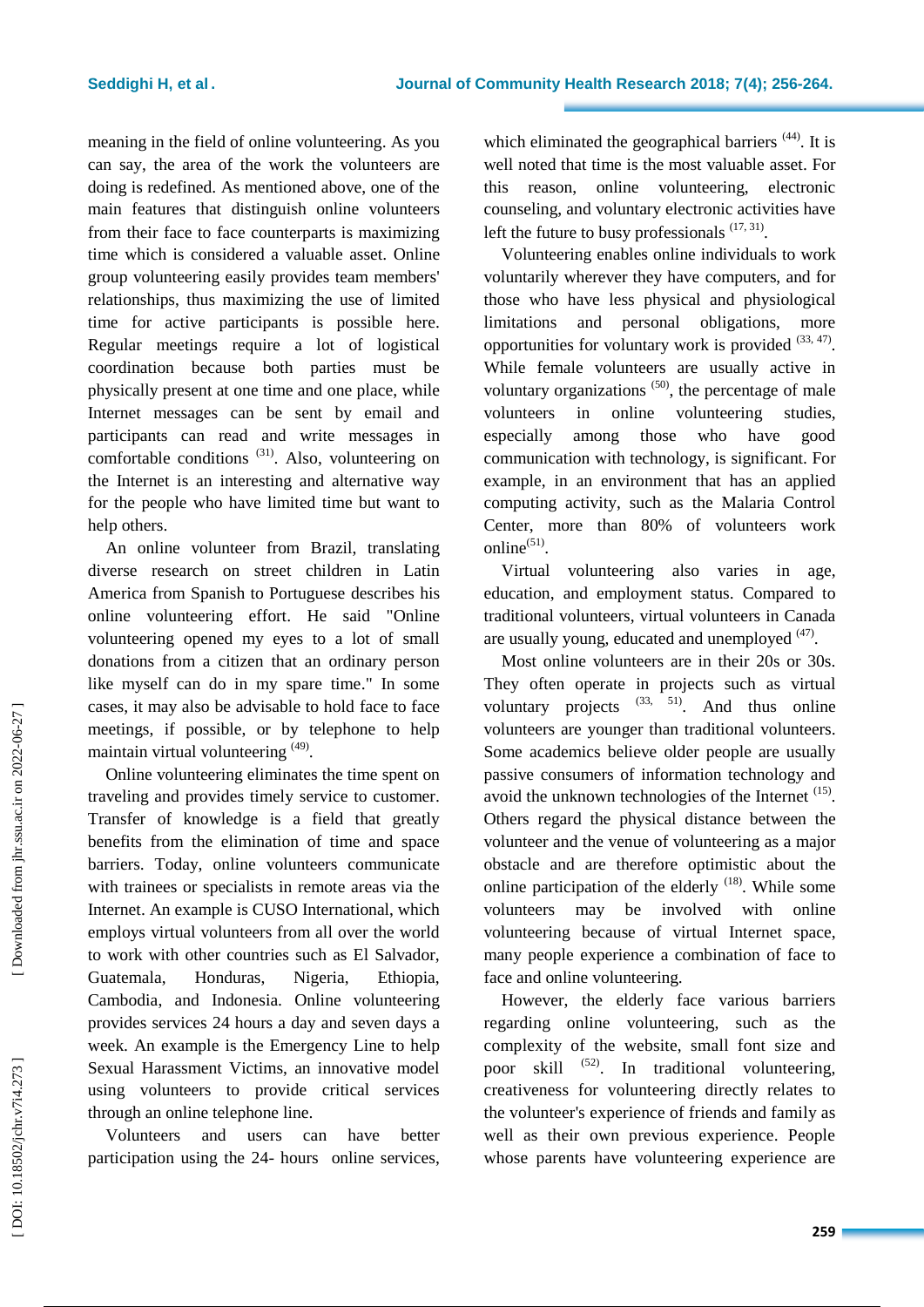more likely to become a volunteer  $(53)$ . There is a similar tendency for online volunteering. In a study, many people who volunteered for an online organization had a volunteer in their family or friends  $(14)$ . Also, in a study, many elderly volunteers reported to being acquainted with online volunteering through their grandchildren  $(18)$ . Online volunteers may be completely new  $(47)$ .

Online volunteering incentives vary from one area to another, but altruism is one of the main motivations. For focused projects, volunteers are primarily involved for a particular cause and for a desire for solidarity or socialization 1 ) . Wikipedia volunteer directors and editors mainly work for learning motives, but at the same time , they want to create a wealth of knowledge for the general public. On the other hand, gaining social credibility or gaining credibility in online communities has often been of top motivations  $^{(32)}$ .

Some research has proposed a distinction between the motivational goals between volunteers in software area and volunteers in the content area. While content is always motivated by philanthropy, software contributors place more emphasis on gaining their reputation and empowerment <sup>(54)</sup>. When they showed that they were unique in their work, they went through challenging goals to demonstrate their ability better  $(55)$ . Therefore, sometimes using the social reward technique, based on uniqueness and challengingly, manages and increases volunteers' activity<sup>(56)</sup>. Also, people looking for an online job seek online volunteering with the aim of finding an earning job  $(47)$ .

### **Discussion**

# *Comparison of online volunteering and face to face to face volunteering*

Online volunteers spend more time on volunteering than face to face volunteers, as they may be volunteering through the Internet rather than face to face. The number of online volunteers is also higher than face to face volunteers. On the other hand, online volunteers have less volunteering experience than face to face volunteers. However, factors such as the quality of work and the reliability of online volunteers is at a higher level than face to face volunteers  $(47)$ . While altruism is the dominant motivation of all volunteers, this motivation is more powerful in online volunteers since selfish behaviors, including psychological and social motivations are less common among online volunteers (57).

Reasons for wanting to wear a uniform, socializing with celebrities, enjoying travel opportunities and maintaining health and fitness, which may motivate volunteers to work face to face is no longer relevant to virtual volunteers. Online volunteers in -service programs are usually eager to learn and make changes<sup>(41)</sup>. Therefore, it is emphasized in the literature that approvals for volunteering, such as issuing a certificat e after completing tasks and providing feedback to online volunteers, are very important  $(14, 33)$ . While a lot of research has been done on the impact of face to face volunteering on volunteers  $(34, 53, 58)$ , almost none of the effects of online volunteering has been identified .

The lack of social and emotional communication of virtual volunteers with others, including those receiving volunteering services, limits these effects to online volunteers. Similarly, unlike face to face volunteering, the voluntary effect of online services on recipients, non-profit organizations <sup>(59)</sup>, online membership moderator organizations  $(60)$ , and local community and society<sup>(36)</sup> has not been studied properly.

Choosing online volunteers is usually done by organizations after receiving requests through the website. Organizations may invite volunteers through their site or other sites. However, it's a common practice to recruit volunteers based on information and qualification of volunteers . Monitoring online volunteers may be done by employees of the organization or by specialized staff in HRM. However, previous studies have shown that organizations that have appointed a person to manage volunteers, including online volunteers, are usually more successful in managing them  $(33)$ . However, some voluntary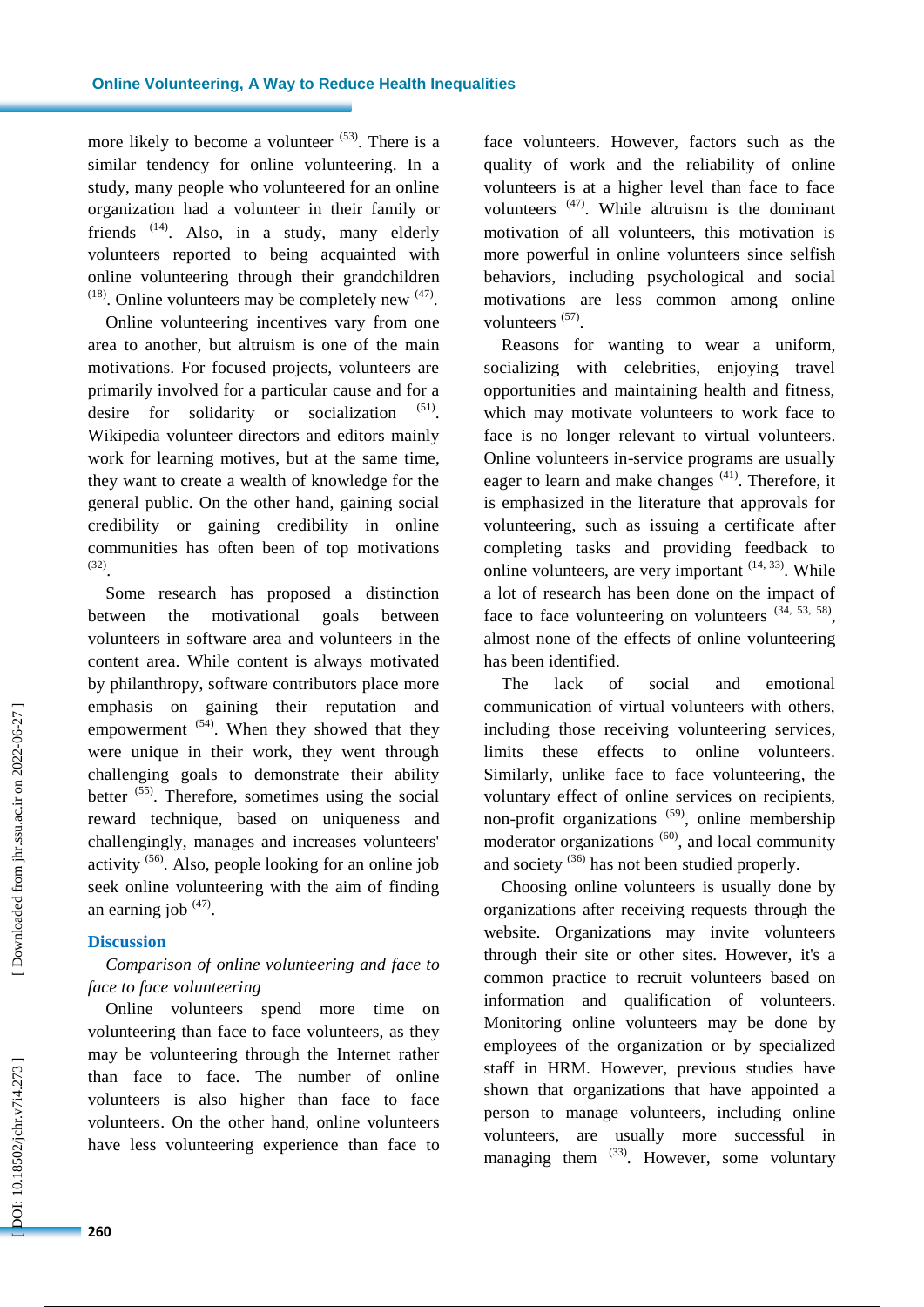human resource managers are more successful in recruiting online volunteers <sup>(47)</sup>. However, keeping volunteers is harder than recruiting them, because online tasks are mainly based on just one task. Some organizations have expressed concern about doing their job on existing websites. Organizations often complain that many online volunteers do not respond to emails sent for follow -ups or simply disappear, or respond after posting their programs or performing their duties  $(38)$ .

# *Advantages and disadvantages of online volunteering*

Online Volunteering has many advantages over face to face volunteering. This approach "allows individuals to do volunteering work through a computer at home or at work, which is not influenced by time constraints, personal priorities, disabilities, or family obligations, which prevent them from volunteering."  $(33)$ . The elderly and people with disabilities, those who have been victims of bias in a volunteer environment can now volunteer online. On the other hand, online volunteering has special benefits for nonprofit and voluntary organizations. Performing relatively inexpensive work is known as the primary reason for many organizations to engage in online volunteers  $(14, 33)$ . However, there are always costs of employment, training , and supervision.

However, virtual volunteering has also disadvantages. The main problem is the withdrawal of virtual volunteers after the organization spends the time to accept, train, and manage online volunteers<sup>(38)</sup>. Sometimes an online volunteer wants to get more jobs from the organization. In volunteering for international activities, organizations expect volunteers to spend more time learning and doing their job. These disadvantages of online volunteering are commonplace with the volunteers and are not limited to this type of volunteering  $(15)$ .

# *Challenges and Sustainability of Online volunteering*

Online volunteering is still a new concept between volunteer oriented organizations and managers, and so there are a lot of things to do about it. It's a question that new and emerging technologies can put people who are not interested in volunteering into an online volunteering process. Research has shown that major volunteers are also active in face to face volunteering  $(47)$ .

Catherine Ackerman<sup> $(13)$ </sup>, examined the social, demographic, resources, and psychological characteristics of online and face to face volunteers and found that online volunteering can be a way of eliminating inequalities in social participation. And in a society that is increasingly digitizing, it can bring social participation from the physical environment to the virtual environment.

## **Conclusion**

Several general conclusions can be drawn from this study on online volunteering. First , online volunteering promises volunteers to reach a new source to look for a way to participate in citizenship. Second, most of the virtual volunteering activities conducted in volunteering organizations include a combination of online and face to face volunteering. One of the main features of online volunteering is the maximum use of time, and the reduction of travel time as this type of volunteering can be done 24 hours a day and seven days a week. Online volunteering can involve all people, including young people, the elderly, people with disabilities and disadvantaged groups and minorities. One of the main benefits of this type of volunteering is that many people who cannot attend the organization can participate and in this way, volunteer services will be provided, and the racial and ethnic discrimination in this type of volunteering can be reduced. Although online volunteering is developing globally, volunteer based organizations have not yet adopted their strategies, rules , and procedures for the new volunteers. It seems online volunteering will enable different groups to participate in activities and can also promote the health of different groups.

### **Acknowledgements**

We sincerely thank who cooperated with us in conducting this study. The study was conducted in accordance with the ethical guidelines of the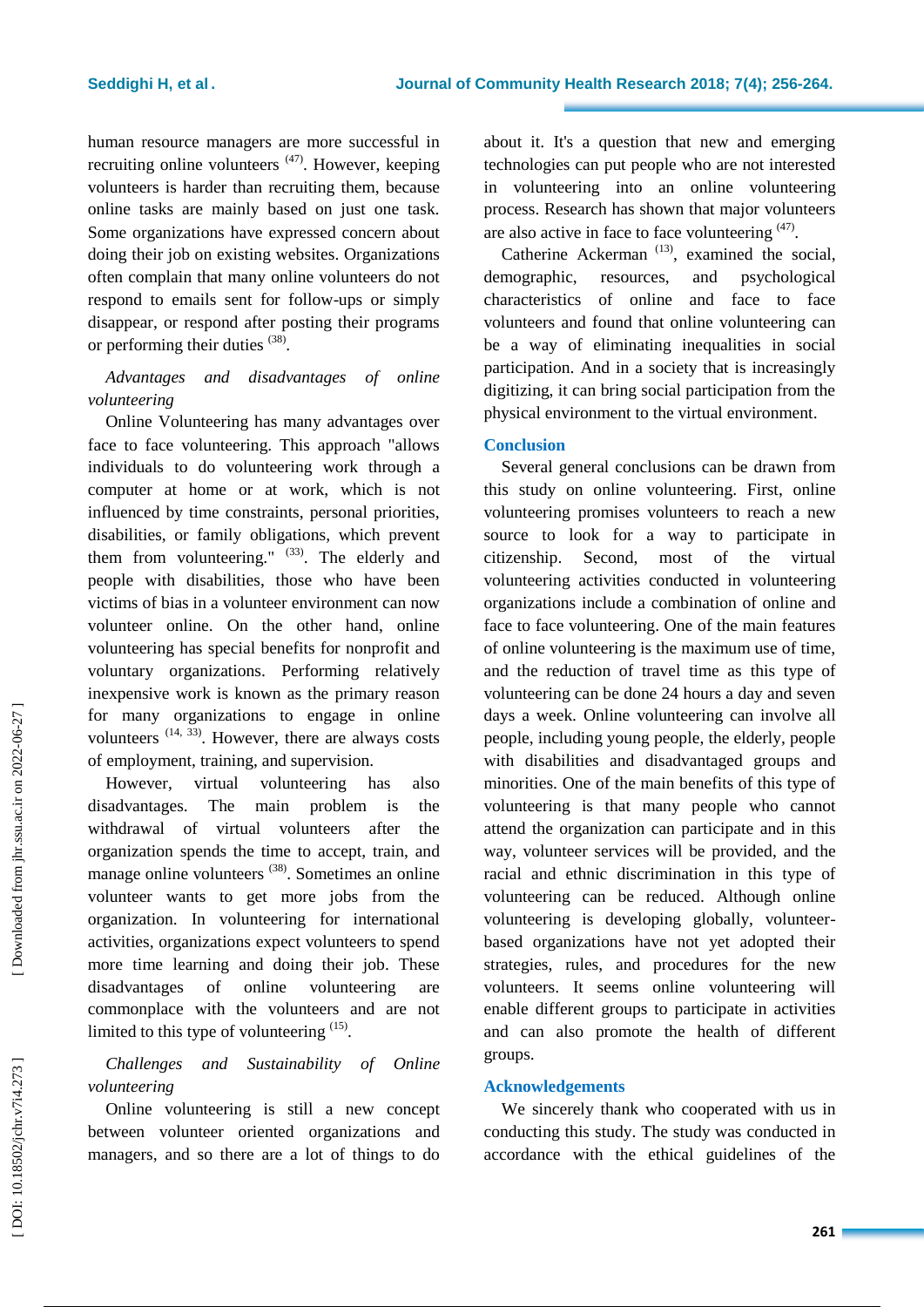declaration of Helsinki.

Authors declare no conflict of interests.

### **Conflict of interest**

### **References**

- 1. Gap GG. World economic forum. Cologny/Geneva. 2017.
- 2. Kemp S. Digital in 2018: world's Internet users pass the 4 billion mark. New York, We Are Social: 2018.
- 3. McDougle L, Handy F, Konrath S, et al. Health outcomes and volunteering: The moderating role of religiosity. Social Indicators Research. 2014; 117(2): 337 -351.
- 4. Greenfield EA, Marks NF. Formal volunteering as a protective factor for older adults' psychological well -being. The Journals of Gerontology Series B: Psychological Sciences and Social Sciences. 2004; 59(5): S258 -S264.
- 5. Piliavin JA, Siegl E. Health benefits of volunteering in the Wisconsin longitudinal study. Journal of Health and Social Behavior. 2007; 48(4): 450 - 464.
- 6. Kim J, Pai M. Volunteering and trajectories of depression. Journal of Aging and Health. 2010; 22(1): 84 -105.
- 7. Borgonovi F. Doing well by doing good. The relationship between formal volunteering and self -reported health and happiness. Social science & medicine. 2008; 66(11): 2321 -2334.
- 8. Musick MA, Wilson J. Volunteering and depression: The role of psychological and social resources in different age groups. Social Science & Medicine. 2003; 56(2): 259 - 269.
- 9. Konrath S, Fuhrel -Forbis A, Lou A, et al. Motives for volunteering are associated with mortality risk in older adults. Health Psychology. 2012; 31(1) :87 -96 .
- 10. Morrow -Howell N, Hinterlong J, Rozario PA, et al. Effects of volunteering on the well -being of older adults. The Journals of Gerontology Series B: Psychological Sciences and Social Sciences. 2003; 58(3): S137-S145.
- 11. Thoits PA, Hewitt LN. Volunteer work and well -being. Journal of Health and Social Behavior. 2001; 42(2): 115 131.
- 12. Kollock P. The economies ol online cooperation. In: Smith MA, Kollock P, editors. Communities in Cyberspace. USA and Canada: Routledge; 1999: 220-236.
- 13. Ackermann K, Manatschal A. Online volunteering as a means to overcome unequal participation? The profiles of online and offline volunteers compared. New Media & Society. 2018; 20(12): 4453 -4472.
- 14. Cravens J. Involving international online volunteers: Factors for success, organizational benefits, and new views of community. The International Journal of Volunteer Administration. 2006; 24(1): 15 -23.
- 15. Czaja SJ, Lee CC. The impact of aging on access to technology. Universal Access in the Information Society. 2007; 5(4): 341.
- 16. Surowiecki J. The wisdom of crowds. New York: Knopf Doubleday Publishing Group; 2005.
- 17. Ensher EA, Heun C, Blanchard A. Online mentoring and computer -mediated communication: New directions in research. Journal of Vocational Behavior. 2003; 63(2): 264 - 288.
- 18. Mukherjee D. Participation of older adults in virtual volunteering: A qualitative analysis. Ageing International. 2011; 36(2): 253 - 266.
- declaration of Helsinki.<br> **261 Conflict of interest**<br>
1. Gap GG. World econor<br>
2. Kemp S. Digital in 201<br>
2. Kemp S. Digital in 201<br>
3. McDougle L, Handy 1<br>
Social Indicators Researce<br>
4. Greenfield EA, Marks<br>
Journals of 19. Handy F, Cnaan RA, Brudney JL, et al. Public perception of" who is a volunteer": An examination of the net -cost approach from a cross -cultural perspective. Voluntas: International Journal of Voluntary and Nonprofit Organizations. 2000; 11(1): 45 -65.
- 20. Kimmel J, Connelly R. Mothers' time choices caregiving, leisure, home production, and paid work. Journal of Human Resources. 2007; 42(3): 643 - 681.
- 21. Mook L, Handy F, Ginieniewicz J, et al. The value of volunteering for a nonprofit membership association: The case of ARNOVA. Nonprofit and Voluntary Sector Quarterly. 2007; 36(3): 504 - 520.
- 22. Pho YH. The value of volunteer labor and the factors influencing participation: Evidence for the United States from 2002 through 2005. Review of Income and Wealth. 2008; 54(2): 220 - 236.
- 23. Rochester C, Paine AE, Howlett S, et al. Volunteering and society in the 21st century. United Kingdom: Palgrave Macmillan; 2016.
- 24. Seddighi H. Voluntary work monetary value and cost -benefit analysis with'value audit and voluntary investment'technique: case study of Yazd red crescent society youth members voluntary work in health and safety

DOI: 10.18502/jchr.v7i4.273]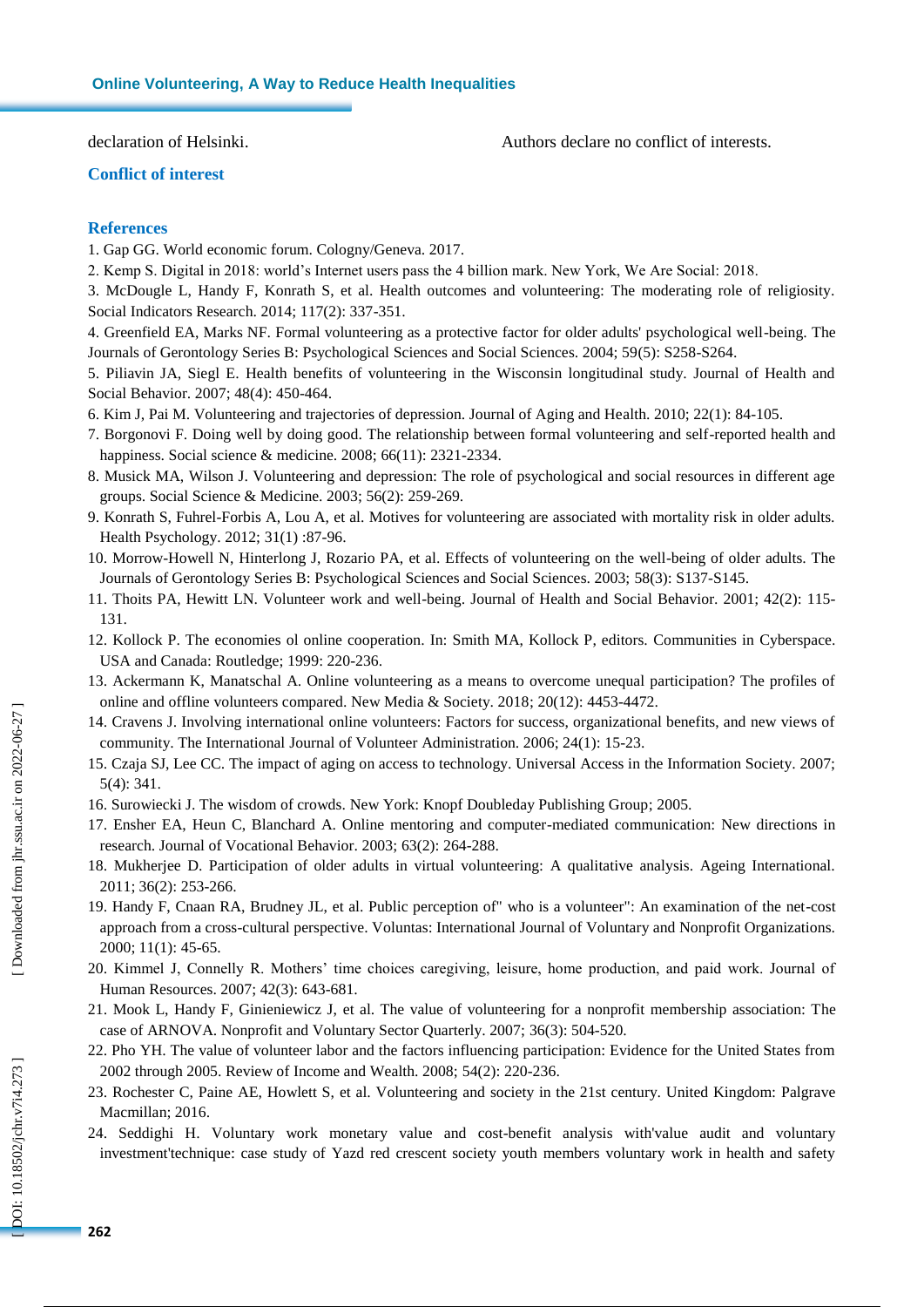plan for new year's passengers. Quarterly Scientific Journal of Rescue and Relief. 2016; 8(1-2): 144-159. [Persian]

- 25. Cnaan RA, Handy F, Wadsworth M. Defining who is a volunteer: Conceptual and empirical considerations. Nonprofit and Voluntary Sector Quarterly. 1996; 25(3): 364 - 383.
- 26. Foster V, Mourato S, Pearce D, et al. The price of virtue: The economic value of the charitable sector. Cheltenham: Edward Elgar Publishing; 2001.
- 27. Hustinx L, Cnaan RA, Handy F. Navigating theories of volunteering: A hybrid map for a complex phenomenon. Journal for the Theory of Social Behaviour. 2010; 40(4): 410 - 434.
- 28. Seddighi H, Morovati Sharifabadi A. Efficiency evaluation of road relief bases of Yazd province red crescent society in new year plan. [Journal of Rescue & Relief.](https://www.sid.ir/En/Journal/JournalList.aspx?ID=13798) 2013; 5(3): 18-26.
- 29. Vaillancourt F. To volunteer or not: Canada, 1987. Canadian Journal of Economics. 1994; 27(4): 813 826.
- 30. Bowman W. The economic value of volunteers to nonprofit organizations. Nonprofit Management and Leadership. 2009; 19(4): 491 -506.
- 31 . Amichai -Hamburger Y. Potential and promise of online volunteering. Computers in Human Behavior. 2008; 24(2): 544 - 562.
- 3 2 . Baytiyeh H, Pfaffman J. Volunteers in wikipedia: why the community matters. Journal of Educational Technology & Society. 2010; 13(2): 128 -140 .
- 3 3 . Cravens J. Virtual volunteering: Online volunteers providing assistance to human service agencies. Journal of Technology in Human Services. 2000; 17(2 -3): 119 - 136.
- 34. Rheingold H. The virtual community: Homesteading on the electronic frontier. 1<sup>st</sup> ed. Cambridge, Massachusetts: MIT press; 2000.
- 3 5 . Robert L, David HS, Cornelia G, et al. State of the world's volunteerism report: universal values for global well being. [Bonn, Germany : United Nations Volunteers;](https://www.researchonline.mq.edu.au/vital/access/manager/Repository?exact=sm_publisher%3A%22Bonn%2C+Germany+%3A+United+Nations+Volunteers%22) 2011.
- 36 . Smith DH. The global historical and contemporary impacts of voluntary membership associations on human societies . Brill Publisher; 2018: 1 -125.
- 37 . Vézina M, Crompton S. Volunteering in Canada. Ottawa,ON,Canada: Statistics Canada; 2012.
- 38 . Baruch A, May A, Yu D. The motivations, enablers and barriers for voluntary participation in an online crowdsourcing platform. Computers in Human Behavior. 2016; 64: 923 - 931.
- 39 . Bussell H, Forbes D. Understanding the volunteer market: The what, where, who and why of volunteering. International Journal of Nonprofit and Voluntary Sector Marketing. 2002; 7(3): 244 - 257.
- 40 . Earl J, Kimport K. Digitally enabled social change: Activism in the internet age. Cambridge, Massachusetts: The Mit Press; 2011.
- 41 . Cox J, Oh EY, Simmons B, et al. Doing good online: An investigation into the characteristics and motivations of digital volunteers. SSRN Working Paper; 2016.
- 4 2 . Paylor J. Micr o -volunteering: Doing some good through smartphones? Research Bulletin; 2012.
- 4 3 . Peña -López I. Online volunteers: knowledge managers in nonprofits. The Journal of Information Technology in Social Change. 2007; 1(1): 143-159.
- 4 4 . Liu HK. Exploring online engagement in public policy consultation: the crowd or the few?. Australian Journal of Public Administration. 2017; 76(1): 33 -47.
- 45 . Murray V, Harrison Y. The Impact of Information and communications technology on volunteer management. Toronto, Ontario: Canadian Centre for Philanthropy; 2002.
- 46 . Liu HK, Harrison YD, Lai JJ, et al. Online and virtual volunteering. In: Smith DH, Stebbins RA, Grotz J, editors. The Palgrave handbook of volunteering, civic participation, and nonprofit associations. London: Palgrave Macmillan; 2016. P : 290 -310
- 47 . Murray V, Harrison Y. Virtual volunteering: current status and future prospects. Toronto, Ontario: Canadian Centre for Philanthropy; 2002.
- 4 8 . Ginsburg M, Weisband S. Social capital and volunteerism in virtual communities: The case of the internet chess club. Proceedings of the 35<sup>th</sup> Annual Hawaii International Conference on System Sciences (HICSS'02); 2002 Jan 7 -10 : Washington, DC : USA; 2002:171b
- 49 . Mackay SA, White KM, Obst PL. Sign and share: what influences our participation in online microvolunteering. Cyberpsychology, Behavior, and Social Networking. 2016; 19(4): 257 - 263.